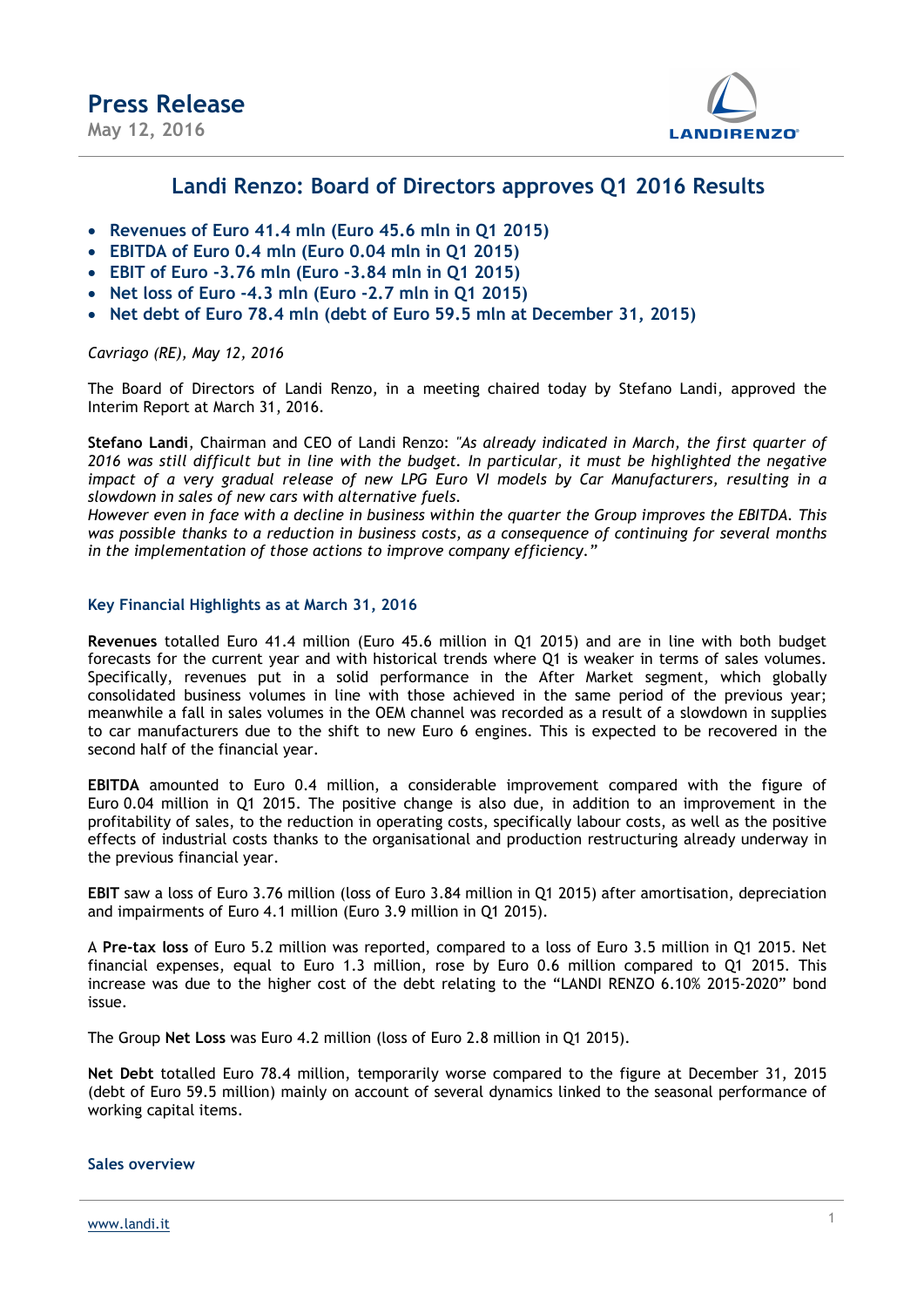May 12, 2016



### Segments

Gas segment revenues amounted to Euro 37.6 million, compared to Euro 42.6 million in Q1 2015. Specifically:

- Vehicle system (LPG and Methane) sales revenues amounted to Euro 33.9 million (Euro 38.0 million in Q1 2015); the reduction is mainly a result of the impact on the OEM channel from the slowdown in supplies due to the shift from Euro V to Euro VI engines.
- Distribution System sales revenues amounted to Euro 3.7 million (Euro 4.6 million in Q1 2015), after lower revenues in South-East Asia only partly offset by the positive performance of several Western European countries.

Other Sectors (Anti-theft, Sound, Robotics<sup>1</sup>, Oil&Gas and other) totalled Euro 3.8 million, up 27.4% compared with the figure of Euro 3.0 million in Q1 2015.

#### Regional performances

Overseas revenues totalled Euro 32.0 million, 77.3% of total revenues (Euro 36.1 million in Q1 2015; 79.1%), confirming the historically strong international focus of the Landi Renzo Group.

- Revenues in Italy totalled Euro 9.4 million, essentially in line with Q1 2015 (Euro 9.5 million). The Group's share of the domestic market in the After Market channel was stable at 34% (Ecogas Consortium figures).
- In Europe, revenues stood at Euro 18.8 million, down by 13.9% compared with Q1 2015 (Euro 21.9 million), as a result of the slowdown in supplies due to the switch from Euro 5 to Euro 6 engines in the OEM channel.
- In America, sales totalled Euro 6.1 million, a 23.6% fall compared with Q1 2015 (Euro 8.0 million) following the negative performance of sales in some South American countries (Bolivia and Argentina).
- In Asia and the Rest of the World, revenues totalled Euro 7.1 million, an increase of 14.5% compared with Q1 2015, thanks to the favourable development in revenues in India and Africa. There were signs of the Iranian market reopening, fostered by the gradual easing of the tense international situation.

### Significant events after the end of the quarter

April 29, 2016: The Shareholders' Meeting approved, inter alia, the coverage of the losses for the financial year of Landi Renzo S.p.A., equal to Euro 37,702,189.73, through the full use of the merger reserve, which would be cancelled out, and the extraordinary reserve, which would be reduced to Euro 12,620,747.55. In addition, the Meeting appointed the Board of Directors and the Board of Statutory Auditors; the nine-year appointment for carrying out the statutory auditing was assigned to PricewaterhouseCoopers S.p.A.; and lastly authorisation for buying and selling treasury shares was renewed.

April 2016: the Group published the 2015 Sustainability Report in order to improve dialogue with stakeholders in the full knowledge that an operation focused on sustainability is a means to create value not just for the company, but within a wider social viewpoint and for all stakeholders with whom the Group interacts.

#### **Outlook**

Taking into consideration the current situation, in line with that stated on March 14, it is confirmed that 2016 sales will be between Euro 200 and 210 million and that EBITDA in 2016 is forecast at between Euro 12 and 15 million. As a matter of fact the business with Car Manufacturers is expected to grow during next months for the release of new LPG models with Euro VI engines; the Distribution System business is historically stronger during the second part of the year.

The Group shall continue to pay the utmost attention to operational costs and management control, implementing further measures aimed at improving efficiency.

<sup>-</sup>1 The Robotics division was sold on April 28 with effect from May 1, 2016.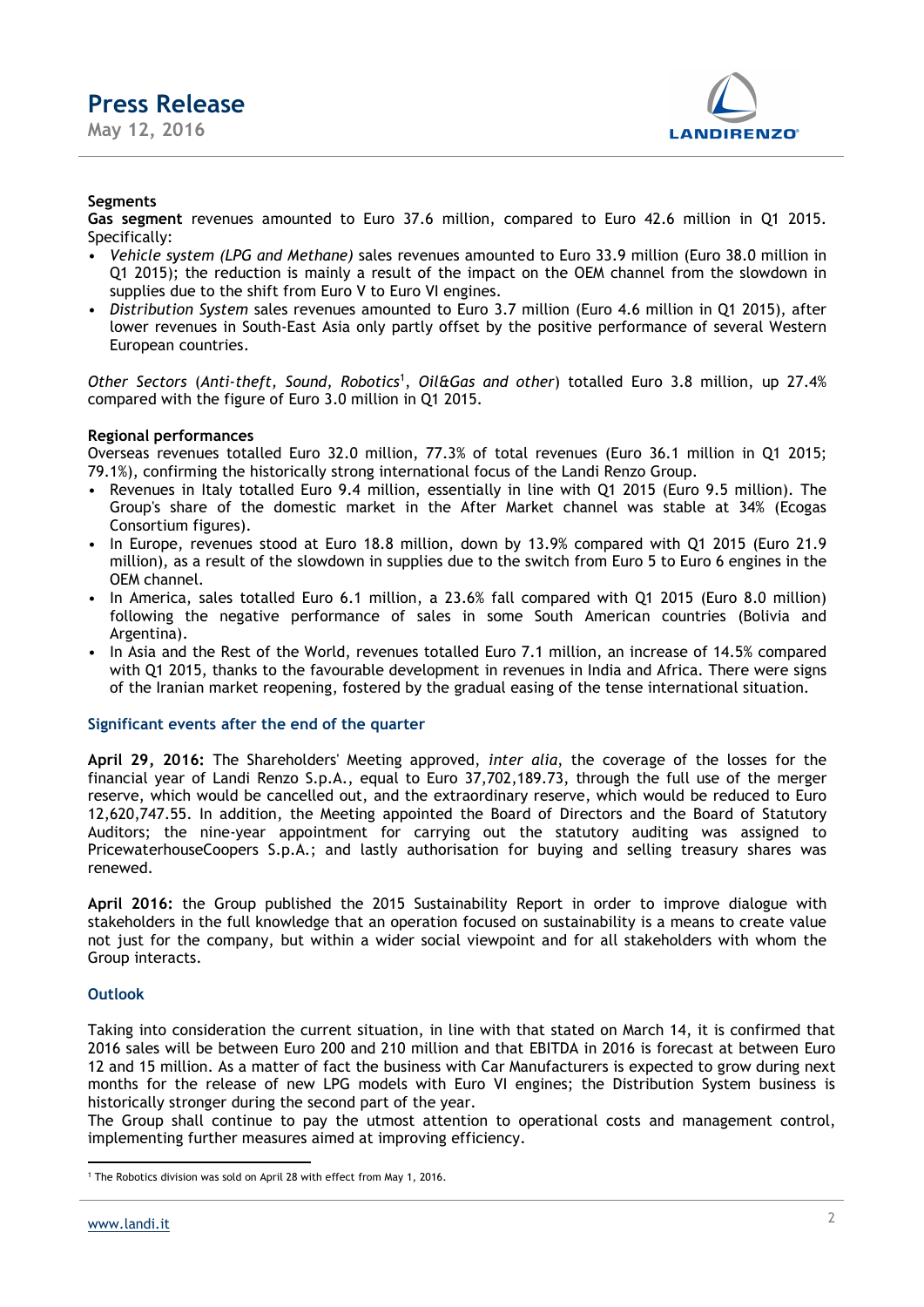May 12, 2016



The Executive responsible for the preparation of the corporate accounting documents, Paolo Cilloni, declares in accordance with Article 154-bis, paragraph 2 of Legislative Decree No. 58 of February 24, 1998, that the accounting information contained in the present press release corresponds to the underlying accounting documents, records and accounting entries.

The present press release, together with the presentation, is also available on the Company's website www.landi.it

This press release is a translation. The Italian version prevails.

Landi Renzo is the global leader in the LPG and Methane gas components and systems for motor vehicles sector. The Company is based in Cavriago (Reggio Emilia) and has over 60 years' experience in the sector, and is renowned for the extent of its international activities in over 50 countries, with export sales of about 77%. Landi Renzo S.p.A. has been listed on the STAR segment of the MTA Market of Borsa Italiana since June 2007.

LANDI RENZO **IR TOP CONSULTING** M&A and Investor Relations Officer Tel. +39 02 45473884/3 ir@landi.it ir@irtop.com Corrado Storchi Public Affairs Officer

Pierpaolo Marziali **Maria Antonietta Pireddu, Domenico Gentile** 

Attachments:

cstorchi@landi.it Tel. +39 0522.94.33

- Consolidated Income Statement at March 31, 2016
- Consolidated Balance Sheet at March 31, 2016
- Consolidated Cash Flow Statement at March 31, 2016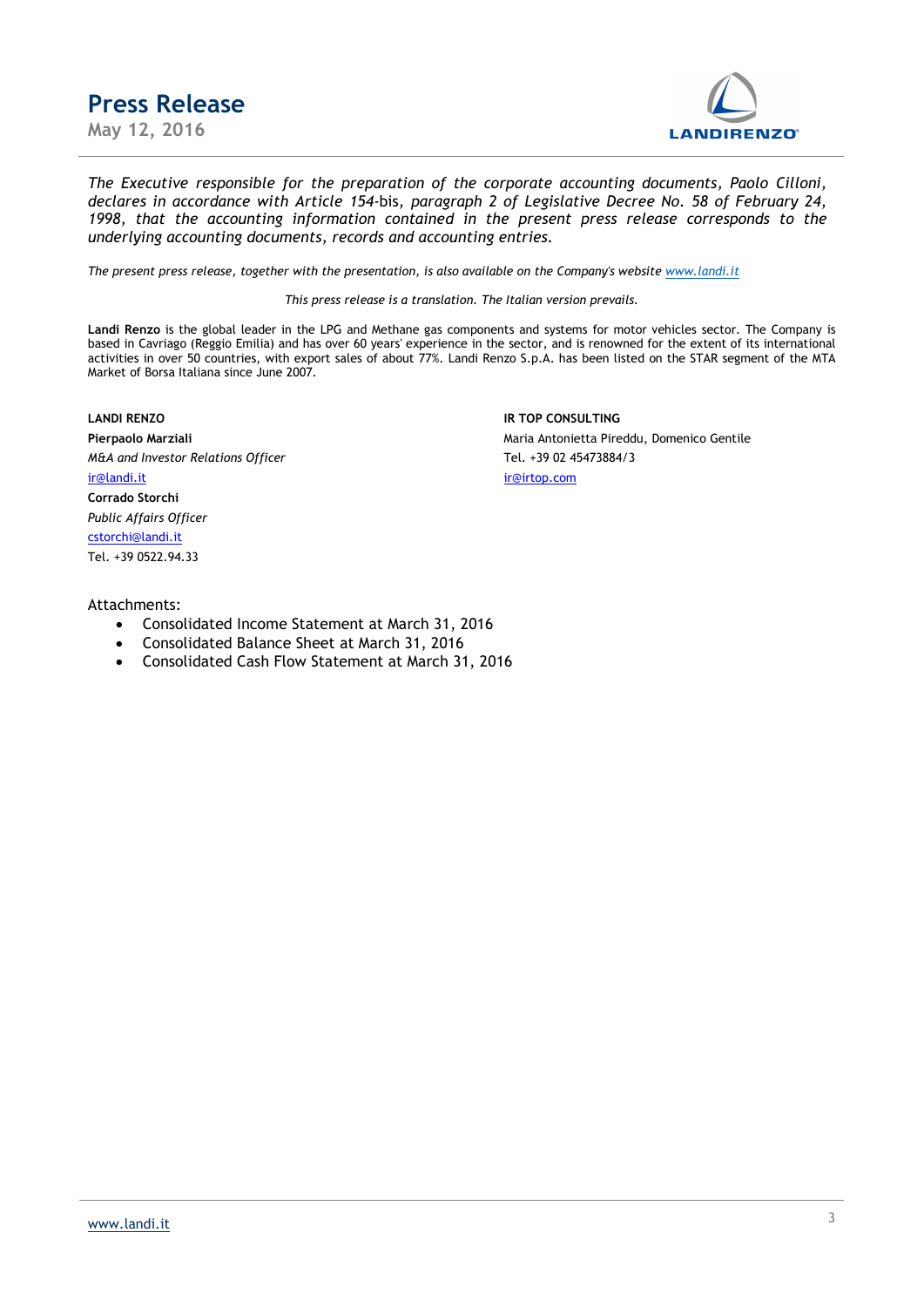

| <b>Press Release</b>                                                         |            |                    |
|------------------------------------------------------------------------------|------------|--------------------|
| May 12, 2016                                                                 |            | <b>LANDIRENZO®</b> |
|                                                                              |            |                    |
| (thousands of Euro)                                                          |            |                    |
| <b>INCOME STATEMENT</b>                                                      | 31/03/2016 | 31/03/2015         |
| Revenues (goods and services)                                                | 41,416     | 45,466             |
| Revenues (goods and services) - related parties                              |            | 92                 |
| Other revenue and income                                                     | 195        | 220                |
| Cost of raw materials, consumables and goods and change in inventories       | $-19,105$  | $-19,852$          |
| Costs for services and use of third party assets                             | $-11,312$  | $-13,658$          |
| Costs for services and use of third party assets - related parties           | $-775$     | $-669$             |
| Personnel expenses                                                           | $-9,466$   | $-10,929$          |
| Accruals, impairment losses and other operating expenses                     | $-594$     | $-627$             |
| <b>Gross Operating Profit</b>                                                | 363        | 43                 |
| Amortization, depreciation and impairment losses                             | $-4,118$   | $-3,878$           |
| <b>Net Operating Profit</b>                                                  | $-3,755$   | $-3,835$           |
| Financial income                                                             | 39         | 115                |
| Financial expenses                                                           | $-1,301$   | $-799$             |
| Gains (losses) on exchange rate                                              | $-159$     | 1,024              |
| Gains (losses) on equity investments consolidated using the equity method    | $-38$      | $\overline{a}$     |
| Profit (Loss) before tax                                                     | $-5,214$   | $-3,491$           |
| Current and deferred taxes                                                   | 898        | 774                |
| Profit (loss) of the period for the Group and minority interests, including: | $-4,316$   | $-2,717$           |
| Minority interests                                                           | $-126$     | 37                 |
| Profit (Loss) of the period for the Group                                    | $-4,190$   | $-2,754$           |
| Basic earnings (loss) per share (calculated on 112,500,000 shares)           | $-0.0372$  | $-0.0245$          |
| Diluted earnings (loss) per share                                            | $-0.0372$  | $-0.0245$          |
|                                                                              |            |                    |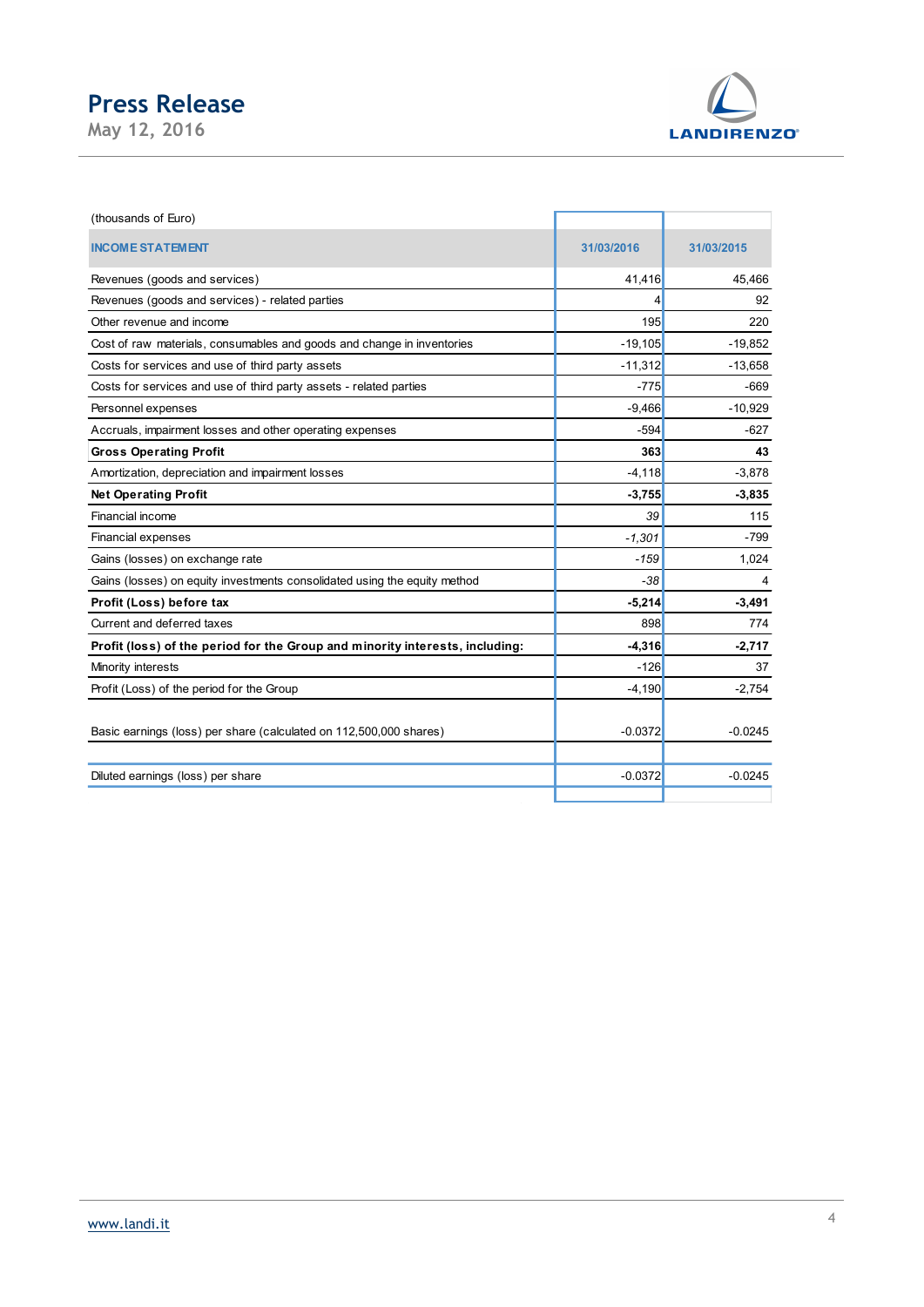

| <b>Press Release</b>                                                |                   |                   |                    |
|---------------------------------------------------------------------|-------------------|-------------------|--------------------|
| May 12, 2016                                                        |                   |                   |                    |
|                                                                     |                   |                   | <b>LANDIRENZO®</b> |
| (thousands of Euro)                                                 |                   |                   |                    |
| <b>ASSETS</b>                                                       | 31/03/2016        | 31/12/2015        | 31/03/2015         |
|                                                                     |                   |                   |                    |
| Non-current assets                                                  |                   |                   |                    |
| Property, plant and equipment                                       | 33,998            | 35,364            | 35,191             |
| Development expenditure                                             | 8,464             | 8,404             | 7,121              |
| Goodwill                                                            | 30,094            | 30,094            | 39,942             |
| Other intangible assets with finite useful lives                    | 22,017            | 22,696            | 24,288             |
| Equity investments consolidated using the equity method             | 71                | 109               | 491                |
| Other non-current financial assets<br>Deferred tax assets           | 453               | 574               | 788                |
| <b>Total non-current assets</b>                                     | 14,705<br>109,802 | 13,779<br>111,020 | 18,493<br>126,314  |
|                                                                     |                   |                   |                    |
|                                                                     |                   |                   |                    |
| <b>Current assets</b><br>Trade receivables                          | 33,279            | 31,340            | 33,321             |
| Trade receivables - related parties                                 | 2,371             | 2,424             | 2,507              |
| Inventories                                                         | 60,955            | 57,528            | 72,862             |
|                                                                     | 2,457             | 2,904             | 2,732              |
| Contract w orks in progress<br>Other receivables and current assets | 15,582            | 16,347            | 15,771             |
| Cash and cash equivalents                                           | 20,263            | 38,264            | 22,588             |
| <b>Total current assets</b>                                         | 134,907           | 148,807           | 149,781            |
|                                                                     |                   |                   |                    |
| <b>TOTAL ASSETS</b>                                                 | 244,709           | 259,827           | 276,095            |
|                                                                     |                   |                   |                    |
| (thousands of Euro)                                                 |                   |                   |                    |
| <b>EQUITY AND LIABILITIES</b>                                       | 31/03/2016        | 31/12/2015        | 31/03/2015         |
|                                                                     |                   |                   |                    |
| Group shareholders' equity<br>Share capital                         | 11,250            | 11,250            | 11,250             |
| Other reserves                                                      | 59,349            | 95,428            | 96,688             |
| Profit (loss) of the period                                         | $-4,190$          | $-35,288$         | $-2,754$           |
| Total equity attributable to the shareholders of the parent         | 66,409            | 71,390            | 105,184            |
| Minority interests                                                  | 359               | 425               | $\overline{725}$   |
| <b>TOTAL EQUITY</b>                                                 | 66,768            | 71,815            | 105,909            |
|                                                                     |                   |                   |                    |
| Non-current liabilities                                             |                   |                   |                    |
| Non-current bank loans                                              | 26,899            | 11,935            | 26,645             |
| Other non-current financial liabilities                             | 29,850            | 1,468<br>0.050    | 1,178<br>501       |
| Description of the status and all com-                              | 7.00              |                   |                    |

| Deferred tax assets                                         | 14,705     | 19,779     | 10,499     |
|-------------------------------------------------------------|------------|------------|------------|
| <b>Total non-current assets</b>                             | 109,802    | 111,020    | 126,314    |
|                                                             |            |            |            |
| <b>Current assets</b>                                       |            |            |            |
| Trade receivables                                           | 33,279     | 31,340     | 33,321     |
| Trade receivables - related parties                         | 2,371      | 2,424      | 2,507      |
| Inventories                                                 | 60,955     | 57,528     | 72,862     |
| Contract w orks in progress                                 | 2,457      | 2,904      | 2,732      |
| Other receivables and current assets                        | 15,582     | 16,347     | 15,771     |
|                                                             | 20,263     | 38,264     | 22,588     |
| Cash and cash equivalents                                   | 134,907    | 148,807    |            |
| <b>Total current assets</b>                                 |            |            | 149,781    |
| <b>TOTAL ASSETS</b>                                         | 244,709    | 259,827    | 276,095    |
|                                                             |            |            |            |
|                                                             |            |            |            |
| (thousands of Euro)                                         |            |            |            |
|                                                             |            |            |            |
| <b>EQUITY AND LIABILITIES</b>                               | 31/03/2016 | 31/12/2015 | 31/03/2015 |
| Group shareholders' equity                                  |            |            |            |
| Share capital                                               | 11,250     | 11,250     | 11,250     |
| Other reserves                                              | 59,349     | 95,428     | 96,688     |
| Profit (loss) of the period                                 | $-4,190$   | $-35,288$  | $-2,754$   |
| Total equity attributable to the shareholders of the parent | 66,409     | 71,390     | 105,184    |
| Minority interests                                          | 359        | 425        | 725        |
| <b>TOTAL EQUITY</b>                                         | 66,768     | 71,815     | 105,909    |
|                                                             |            |            |            |
| Non-current liabilities                                     |            |            |            |
| Non-current bank loans                                      | 26,899     | 11,935     | 26,645     |
| Other non-current financial liabilities                     | 29,850     | 1,468      | 1,178      |
| Provisions for risks and charges                            | 7,498      | 8,059      | 5,234      |
| Defined benefit plans                                       | 3,277      | 3,313      | 3,827      |
| Deferred tax liabilities                                    | 6,531      | 6,691      | 8,615      |
| <b>Total non-current liabilities</b>                        | 74,055     | 31,466     | 45,499     |
|                                                             |            |            |            |
| <b>Current liabilities</b>                                  |            |            |            |
| Bank overdrafts and short-term loans                        | 36,725     | 50,797     | 52,847     |
| Other current financial liabilities                         | 5,223      | 33,523     | 137        |
| Trade payables                                              | 50,248     | 56,260     | 58,382     |
| Trade payables - related parties                            | 2,364      | 2,091      | 1,493      |
| Tax liabilities                                             | 1,683      | 4,990      | 2,344      |
| Other current liabilities                                   | 7,643      | 8,885      | 9,484      |
| <b>Total current liabilities</b>                            | 103,886    | 156,546    | 124,687    |
|                                                             |            |            |            |
| TOTAL EQUITY AND LIABILITIES                                | 244,709    | 259,827    | 276,095    |
|                                                             |            |            |            |
|                                                             |            |            |            |
|                                                             |            |            |            |
|                                                             |            |            |            |
|                                                             |            |            |            |
|                                                             |            |            |            |